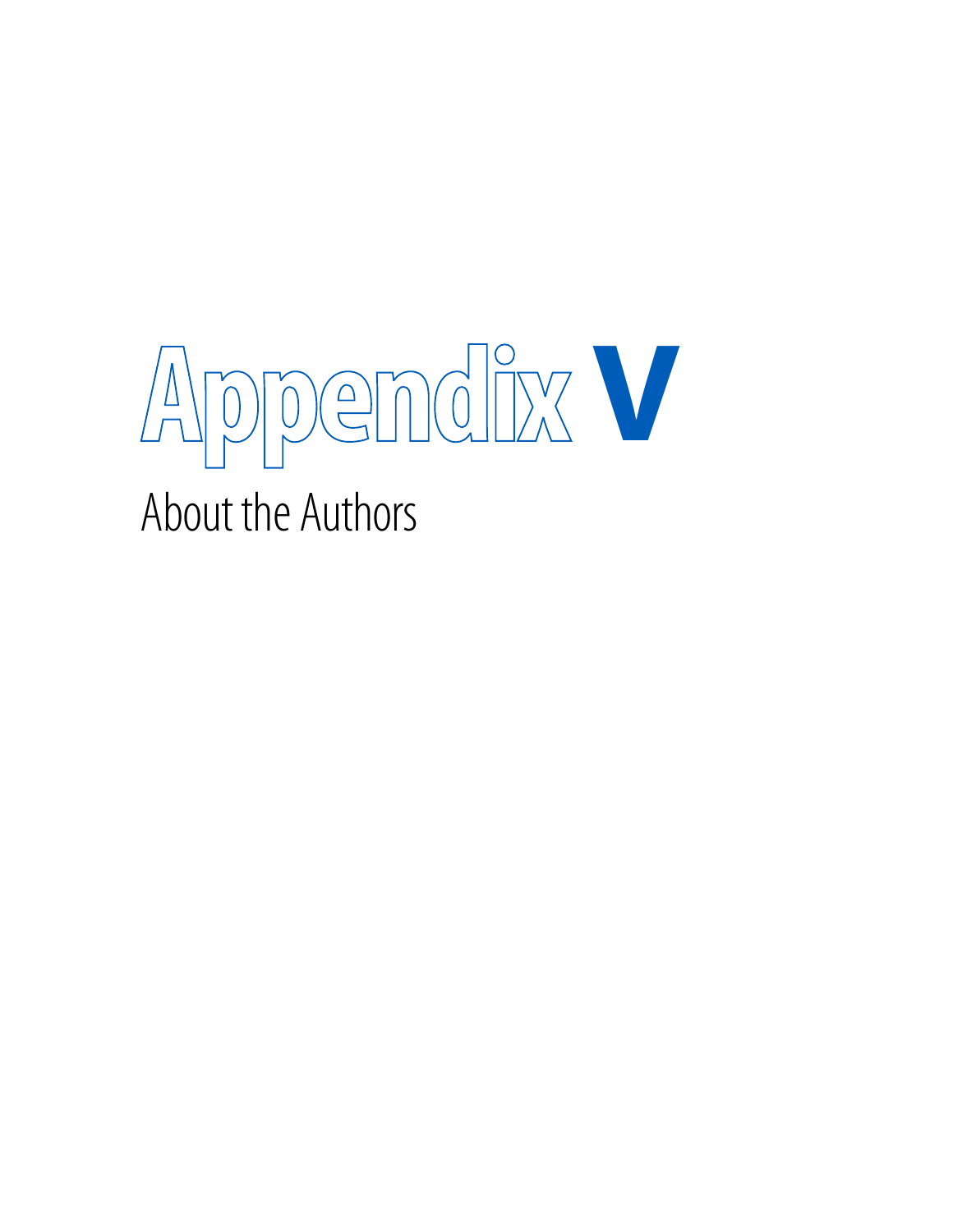## **About the Authors**

**395**

- **Ilham Bennani** is Head of the Technological Innovation Department in the Moroccan Industrial and Commercial Property Office (OMPIC). She is responsible for managing operations dealing with innovation, including activities with universities, engineering schools, and research centres. She is also in charge of the management of training activities in the Moroccan Academy of Intellectual Property and Commercial (AMAPIC), created in 2012 by OMPIC. Since 1992, she has held several positions, including Head of Patents Service, Head of Industrial Design Service, and Head of the Patent and Industrial Designs Department at OMPIC. She has taken part in many courses at the World Intellectual Property Organization, the European Patent Office, and the USPTO Global Intellectual Property Academy. She received an Engineering Diploma in Process Engineering in 1991 from the Engineers Mohammedia School (EMI) in Morocco and a Master of Organic Chemistry in 1989 from the Science Faculty, University Sidi Mohammed Ben Abdellah Fes in Morocco.
- **Alexandra L. Bernard** joined Cornell University in September 2013. She is the Project Manager of the Global Innovation Index 2014. Her previous professional experience includes working as a senior consultant in the transfer pricing international tax team at PwC in Melbourne, Australia. Prior to that she worked as a financial analyst for Australia and New Zealand Banking Group. She has also worked as a senior event coordinator for an Australian event management company, which involved running tour marketing campaigns, brand management activations, and social media development. She obtained her Bachelor of Commerce from Monash University in Melbourne, Australia.
- **Marwan Berrada** is from Rabat, Morocco. At the Ministry in Charge of Moroccans Living Abroad and Migration Affairs, he was Head of Research and Economic Action between 2011 and 2012 and has been Head of the Networks Skills Development since 2012. He ensures the monitoring and coordination of the creation of several Diaspora experts networks, including geographic networks (Germany, France, Canada, USA) and thematic ones (World Moroccan Medical Skills Network). He has represented the Ministry in several meetings and conferences abroad, including in France, Spain, Italy, Germany, Slovenia, Canada, Egypt, and the United Arab Emirates. He holds a Bachelor's degree in Geography (2006) and a Master of Country Planning (2008) from the Mohammed V University in Rabat.
- **Ahmad Bin Byat** is the Founding Chairman of du and one of the most prominent corporate leaders in Dubai. He holds a number of high-ranking directorial positions and plays an instrumental role in leading key economic initiatives designed to drive Dubai's knowledge-based economy forward. He is currently Chief Executive Officer of Dubai Holding, a member of the Board of Trustees at Dubai School of Government, and Director General at Dubai Technology and Media Free Zone Authority. Mr Bin Byat has also held a number of other senior roles, including stints as Executive Chairman of TECOM Investments; Chairman of Dubai Real Estate Corporation (DREC); Secretary General of the Dubai Executive Council; President of the Dubai Government Excellence Programme; Chairman of the Dubai Education Council; a member of the Board of Trustees for Zayed University; Chairman of the Board of Directors at The Consulting Office; and a member of the Board of Thuraya Telecommunications Company. Additionally, he is a former Member of the Supreme Committee for the Supervision of the Telecommunication Sector in the UAE and the Dubai Supreme Fiscal Committee. He is a highly resourceful and inspiring corporate leader successful in building high-performing teams, creating partnerships, and nurturing long-term relationships.
- **Nour-Eddine Boukharouaa** is from Beni Mellal, Morocco, and joined the Moroccan Industrial and Commercial Property Office (OMPIC) in 2005 as a Patent Engineer Examiner in charge of the examination of patents in areas such as thermal energy, plastics, and building materials. He has undergone training programmes given by the World Intellectual Property Organization (WIPO), the European Patent Office, and the USPTO Global Intellectual Property Academy. Currently Mr Boukharouaa is in charge of innovation enhancement at OMPIC. His main duties concern developing a patent system in Morocco for universities, R&D centres, and small and medium-size enterprises. He has conducted many training programmes for national and international organizations such as WIPO and the Organization of Islamic Cooperation (OIC). He obtained a Baccalaureate degree from Ecole Royale de l'Air in Marrakech in 1999. In 2005, he graduated from the National School of Applied Sciences in the field of Industrial Engineering, and in 2012, he followed a training programme in Licensing and Technology Commercialisation at in the University of California, Davis.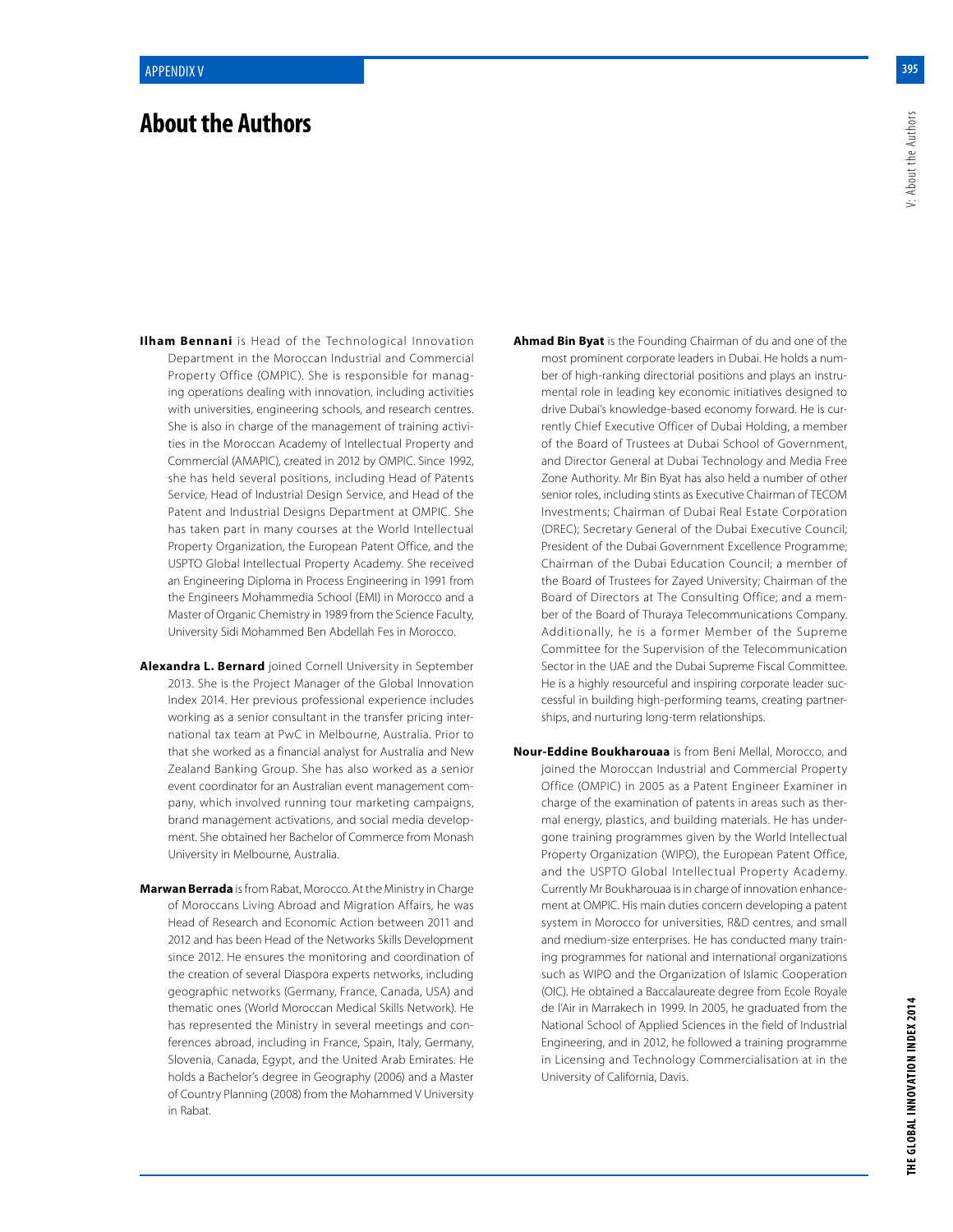**Abdelhak Chaibi** is an expert in innovation management, and has worked since 2000 at R&D Maroc (Association R&D Morocco). R&D Maroc's general mission is to initiate, implement, and foster innovation and research development and to conduct activities that accelerate innovation in industry, business, and society. As Project Manager, he manages projects to facilitate the transfer and synergy among technology companies, R&D laboratories, and research institutions. Mr Chaibi is a member of several expert groups on measuring innovation; a member of the Ad Hoc Committee for Monitoring Indicators of Science and Technology, chaired by the Academy of Science and Technology; and a member of RDT (Technological Network of Diffusion). Since July 2008, Mr Chaibi has coordinated two Seventh Framework coordination and support projects within R&D Maroc: M2ERA (a bilateral project for integrating Morocco into the European research area, 2009–2012) and MOBILISE—Morocco and the EU: Strengthening Bilateral Links in Innovation and Science for Economy (2012–2015).

**Salma Dinia** has attended several trainings related to science, technology, innovation, and entrepreneurship management and evaluation. She joined the National Centre for Scientific and Technical Research (CNRST) in 1993 as a Researcher at the Remote Sensing and Digital Image Processing Lab. In 2003, she managed a national research programme called PROTARS3 (among 120 projects funded, 13 projects were supported to promote enterprises' competitiveness). In 2004, she joined the Moroccan Incubation and Spin-offs Network (Réseau Maroc Incubation et Essaimage, or RMIE) and became the Manager of this network in 2005 (which has 14 incubators and has funded more than 50 start-ups). Since 2006, she has worked as Head of Relations with Enterprises Unit, CNRST. Ms Dinia conducted and contributed to several studies and projects dealing with marketing, incubation, entrepreneurship, and innovation at national and international levels. She organized, contributed, and chaired many national and international workshops and conferences addressing research, innovation, business incubation, and entrepreneurship issues and has consulted nationally on these topics. During the last 10 years, she has been involved in science technology and innovation programmes supported by the European Investment Bank, the European Union, and programmes of bilateral and multilateral cooperation. Ms Dinia has an Engineering Diploma in Civil Engineering (Hydraulic).

- **Soumitra Dutta** is the Anne and Elmer Lindseth Dean and Professor of Management at the Samuel Curtis Johnson Graduate School of Management at Cornell University, New York. Prior to July 2012, he was the Roland Berger Chaired Professor of Business and Technology at INSEAD and the founding director of eLab, a centre of excellence in the digital economy. His current research is on technology strategy and innovation policies at both corporate and national levels. He has won several awards for research and pedagogy and is actively involved in strategy and policy consulting. His research has been showcased in the global media and he has received a number of awards, including the Light of India Award '12 (from the Times of India media group) and the Global Innovation Award '13 (from INNOVEX in Israel). Professor Dutta obtained his PhD in Computer Science and his MSc in Business Administration from the University of California at Berkeley.
- **Abdesselam El Ftouh** is a former Inspector of Trade at the Ministry of Trade and Industry in Morocco, and he joined the administration of the Prime Minister as a Research Officer and Policy Officer Representative to the Head of Government. He served in the Department of Economic Affairs in the 1980s, where he was responsible for monitoring several strategic economic sectors and worked on structural adjustment and Moroccan economic liberalization. He participated in building the Administration in charge of Privatization in Morocco, which he joined in 1991, becoming the Director and Coordinator of Transfer Operations in 1995. Four years later, in July 1999, he was appointed Director of the Economic Development Division at the Hassan II Foundation for Moroccans Residing Abroad; he has been the General Treasurer of the same foundation since April 2011. Mr El Ftouh supervised several studies in economic, financial, and banking fields as he participated in research on Moroccan migration, both at the Hassan II Foundation and the university, and he has led several international cooperation programmes on migration. He is also a seminar leader for Master's degree programmes in the field of migration at the University Mohamed V Agdal Rabat. He is a member of the Moroccan Association for Research on International Migration, where he accompanied, as a member of the scientific council of the research programme Mim-AMERM, 30 research projects; he has also made other contributions in the area of international migration of Moroccans.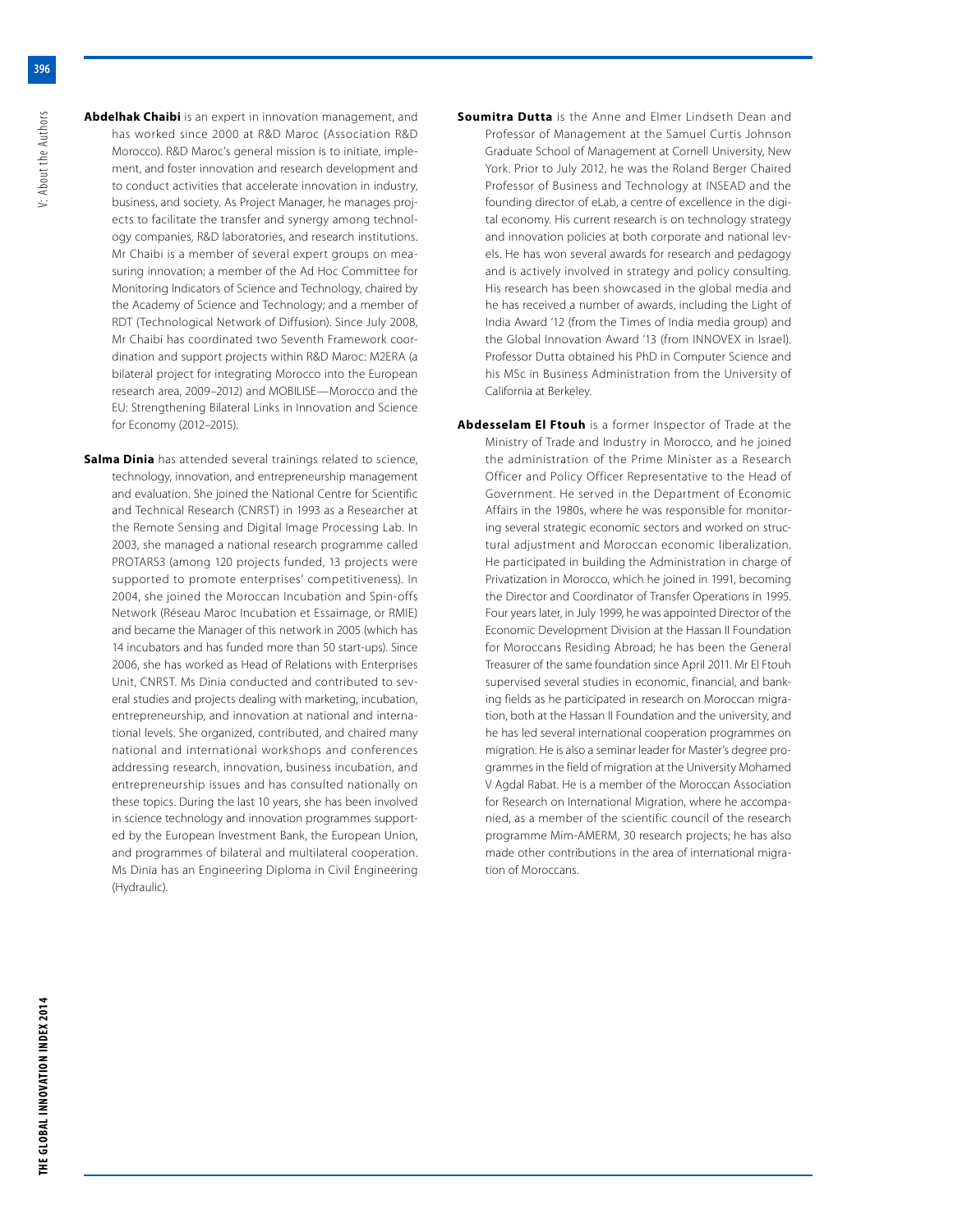- **Omar Elyoussoufi Attou** is the Head of the Division of Innovation and Valorization (Directorate of Scientific Research and Innovation, Ministry of Higher Education, Scientific Research and Executive Training, Rabat Morocco). A Senior Engineer and a national expert in innovation policies and R&D valorization, Mr Elyoussoufi has worked for 12 years at the Directorate of Scientific Research, where he has experience in innovation policies and has been involved in various projects at national and regional levels. During the last 10 years, his work has focused on establishing and managing national programmes that aim to strengthen and boost the valorization of research, to stimulate innovation and university-business linkage, and to enable new youth employment opportunities through the creation of technology start-ups, with the ultimate goal of upgrading the national system of research and innovation. He also participated in the elaboration of several studies related to innovation and the valorization of research results (Evaluation Study of the Potential of Prototyping Activities in Morocco, Patent and Inventive Activity in Morocco, and Venture Capital and the Financing of Innovation in Morocco). Mr Elyoussoufi holds an Engineering Diploma in Production Systems from the National School of Mineral Industry (Morocco) and a Post-Graduate Diploma in IT from the National School of Computer Science and Systems Analysis (Morocco).
- **Adil El Maliki** is from Casablanca, Morocco. He joined the Division of Chemical Industry of the Ministry of Industry and Trade in 1993, and became Head of the Department of Building Materials Industries in 1996. During 1997, he was in charge of central business registry and became Head of the Inventions and Trade Studies division until 2000. After the creation of the OMPIC (Moroccan Industrial and Commercial Property Office) in 2000, he was responsible for the Information and Communication Department until 2007. Since 2008, he has been Director General of the OMPIC. He has been an administrator of the Moroccan Centre for Innovation since October 2012, and a member of R&D Maroc since July 2011. He is the president of the Standing Committee on the Law of Trademarks, Industrial Designs and Geographical Indications, and has participated in the establishment of the ACTA (Anti-Counterfeiting Agreement) treaty. In 1992, he graduated from Mohammadia Engineering School in Chemistry Process.
- **Rafael Escalona Reynoso** has been Lead Researcher at the Global Innovation Index since October 2013. His previous professional experience includes working as Economic and Science and Technology Policy Advisor to the Senate of Mexico and as a member of the Trade and Foreign Investment Advisory Board at the office the President of Mexico. His research experience at Cornell University includes comparative studies between Mexico and Spain on the regulatory aspects of modern biotechnology and the biosafety of genetically modified organisms (GMOs), and on the reach of intellectual property rights (IPRs) in the information technologies era. He holds a PhD in Regional Planning and a Master in Public Administration from Cornell University as well as a BA in Economics from Universidad Panamericana in Mexico.
- **Karima Farah** has been Director of Patents and Technological Innovation Department in the Moroccan Industrial and Commercial Property Office (OMPIC) since 2011. Her main duties are the management of national and international patent applications' processing procedures and the promotion of the use of the patent system. Ms Farah joined OMPIC in 2001 initially as an Engineer in the Patent Service. She then held the position of Trademarks Service Head. From 2007 to 2011, she headed the Department of Trademarks and Distinctive Signs in OMPIC. Before joining OMPIC, Ms Farah began her career in the private sector in 1991, initially with a position where she was responsible for Maintenance, then as a technical director of a company operating in the textile sector. Ms Farah holds an Engineering Diploma in Electrotechnics and Power Electronics.
- **Naushad Forbes** is Director of Forbes Marshall, India's leading Steam Engineering and Control Instrumentation firm. He chairs the Steam Engineering Companies within the group. Dr Forbes was a Lecturer and Consulting Professor at Stanford University in the Program in Science, Technology and Society from 1987 to 2004. He has held various positions in the Confederation of Indian Industry and is Vice President for 2014–15.
- **Leonid Gokhberg** is the First Vice-Rector of the National Research University – Higher School of Economics (HSE)—one of the most prominent universities in Russia—and Director of HSE Institute for Statistical Studies and Economics of Knowledge. From 1988 to 1991 he was Head of the Laboratory for S&T Statistics at the Research Institute for Statistics, and from 1991 to 2002 was Deputy Director at the Centre for Science Research and Statistics (CSRS) in Moscow. Professor Gokhberg coordinated more than 300 national and international projects sponsored by various national authorities, regional agencies, and industrial companies as well as by the European Commission, the World Bank, UNIDO, the US National Science Foundation, and IIASA among others, in the areas of S&T and innovation indicators, analyses, foresight, and policies. Professor Gokhberg has served as a consultant to the OECD, Eurostat, UNESCO, the UN Economic Commission for Europe, and other international and national agencies. He is also Editor-in-Chief of the Moscow-based scientific journal *Foresight-Russia,* which ranks 1st in science studies and in management and 4th in economics according to the Russian National Science Citation Index. Professor Gokhberg is a member of the OECD and Eurostat expert groups on indicators for S&T, information society, and education and serves on the International Advisory Board of the Global Innovation Index (WIPO/INSEAD). In 2011, he was appointed Chairman of the Expert Group on Innovation Policy established by the Government of the Russian Federation to provide recommendations for a Socio-Economic Development Strategy for the Russian Federation until 2020 (Strategy-2020). Professor Gokhberg is the author of over 350 papers published in the Russian Federation and internationally, including several monographs and textbooks for universities. He holds a Doctorate and a Professor Diploma in Economics.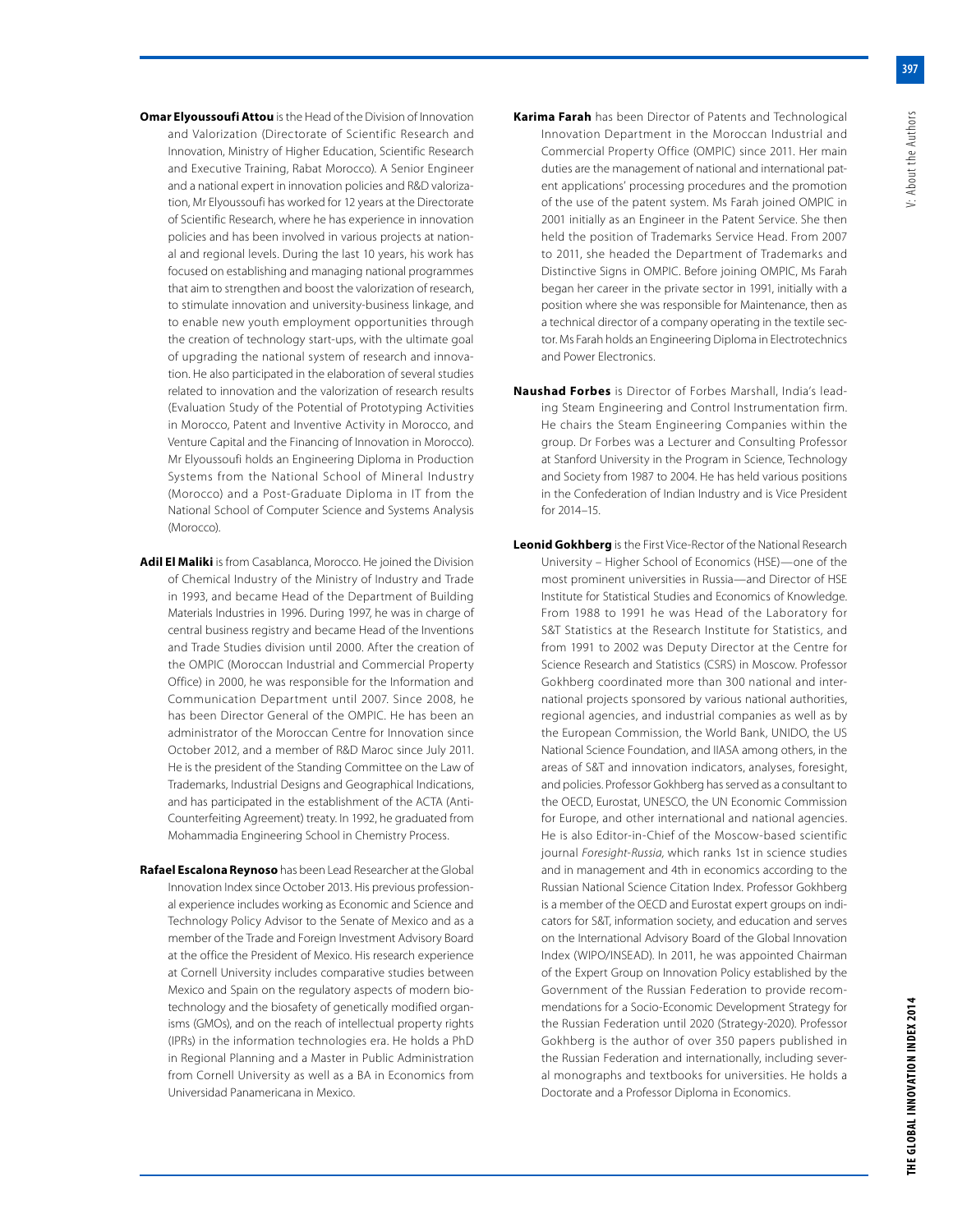**Bruno Lanvin** is the Executive Director of INSEAD's European Competitiveness Initiative (IECI). From 2007 to 2012, he was the Executive Director of INSEAD's eLab, managing INSEAD's teams in Paris, Singapore, and Abu Dhabi. He is a Commissioner on the Broadband Commission. From 2000 to 2007, Dr Lanvin worked for the World Bank, where he was inter alia Senior Advisor for E-strategies and Regional Coordinator (Europe and Central Asia) for ICT and e-government issues. He also headed the Capacity Building Practice of the World Bank's Global ICT Department and was Chairman of the Bank's e-Thematic Group. From June 2001 to December 2003, he was the Manager of the Information for Development Program (infoDev) at the World Bank. In 2000, Dr Lanvin was appointed Executive Secretary of the G8-DOT Force. Until then, he was Head of Electronic Commerce in the United Nations Conference on Trade and Development (UNCTAD) in Geneva, and occupied various senior positions including Chief of the Cabinet of the Director General of the United Nations in New York, Head of Strategic Planning, and later Chief of the SME Trade Competitiveness Unit of UNCTAD/ SITE. He was the main drafter, team leader, and editor of *Building Confidence: Electronic Commerce and Development,*  published in January 2000. Since 2002, he has been coauthoring *The Global Information Technology Report* (INSEAD-World Economic Forum-Cornell University); he is currently the co-editor of the *Global Innovation Index* report (INSEAD-WIPO-Cornell University). He holds a BA in Mathematics and Physics from the University of Valenciennes (France), an MBA from Ecole des Hautes Etudes Commerciales (HEC) in Paris, and a PhD in Economics from the University of Paris I (La Sorbonne) in France. A frequent speaker at high-level meetings, he advises a number of global companies and governments and is a member of numerous boards, including that of the Tallinn e-government Academy.

**Yassine Ouardirhi** has been Division Chief of Development and Promotion of Innovation since 2010 at the Ministry of Industry, Trade, Investment and the Digital Economy in Morocco. He is in charge of the deployment of three strategic axes of the Morocco Innovation strategy: the Governance and Regulatory Framework, Funding and Support, and Talents Mobilization. Before 2010, he held several senior positions, including Head of the Department of Computer Science programmes and coordinator for e-education and ICT Research at the former Moroccan Department of Telecommunications and Information Technologies. Mr Ouardirhi was the project leader of the ICT Observatory in Morocco and a member of the International Working Group of the United Nations (and the African Regional Group) for measuring the information society in the framework of the second World Summit on the Information Society in Tunis (2005). Today he is a proponent of the Innovation Observatory in Morocco, which will be based on the core indicators of the GII. Mr Ouardirhi graduated as Chief Engineer in 1986 from the Ecole Mohammedia of Engineers, Rabat, in Automation and Industrial Computing.

- **Valentina Poliakova** is a Researcher at the Institute for Statistical Studies and Economics of Knowledge, the National Research University – Higher School of Economics (HSE) in Moscow, Russian Federation. Her academic interests include sociological studies of innovation behaviour of populations, science and technology, and medicine as well as the sociology of expertise. Ms Poliakova has participated in a number of research projects related to the examination of public opinion on science and technology, innovative practices of populations, and the social legitimation of innovation. She holds a Master in Sociology with a specialization in the sociological theory and applied social knowledge from HSE.
- **Michaela Saisana** is a Senior Scientific Officer at the Joint Research Centre of the European Commission (Italy). She conducts and coordinates research (a team of 10 post-doc researchers) on multidimensional measures for policy making on social, economic, and environmental issues. She is offering regular training courses on composite indicator development to European Commission Officials and to international organizations and academia. Since 2005, she has audited over 60 well-known composite indicators at the invitation of the United Nations, Transparency International, the World Economic Forum, INSEAD, and the World Intellectual Property Organization, among others. She has co-authored two books: *Handbook on Constructing Composite Indicators: Methodology and User Guide* (OECD/JRC, 2008) and *Global Sensitivity Analysis: The Primer* (2008). Her publications deal with sensitivity analysis, composite indicators, multicriteria analysis, multivariate analysis, data envelopment analysis, and multi-objective optimization (20 peer-reviewed publications, 60 working papers). In 2004 she was awarded the European Commission's JRC Young Scientist Prize in Statistics and Econometrics in recognition of her research on composite indicators. She has a PhD and an MSc in Chemical Engineering.
- **Andrea Saltelli** has worked on physical chemistry, environmental sciences, and applied statistics, publishing over 80 peerreviewed papers and three books. His main disciplinary focus is on *sensitivity analysis* of model output, a discipline where statistical tools are used to interpret the output from mathematical or computational models; and on *sensitivity auditing,* an extension of sensitivity analysis to the entire evidencegenerating process in a policy context. A second focus is the construction of composite indicators or indices. Mr Saltelli presently leads the Econometric and Applied Statistics Unit of the European Commission at the Joint Research Centre in Ispra (I). The Unit, with a staff of 30, develops econometric and statistic applications, mostly in support to the services of the European Commission, in fields such as lifelong learning, inequality, employment, competitiveness, and innovation. He participates to the training of European Commission staff on impact assessment.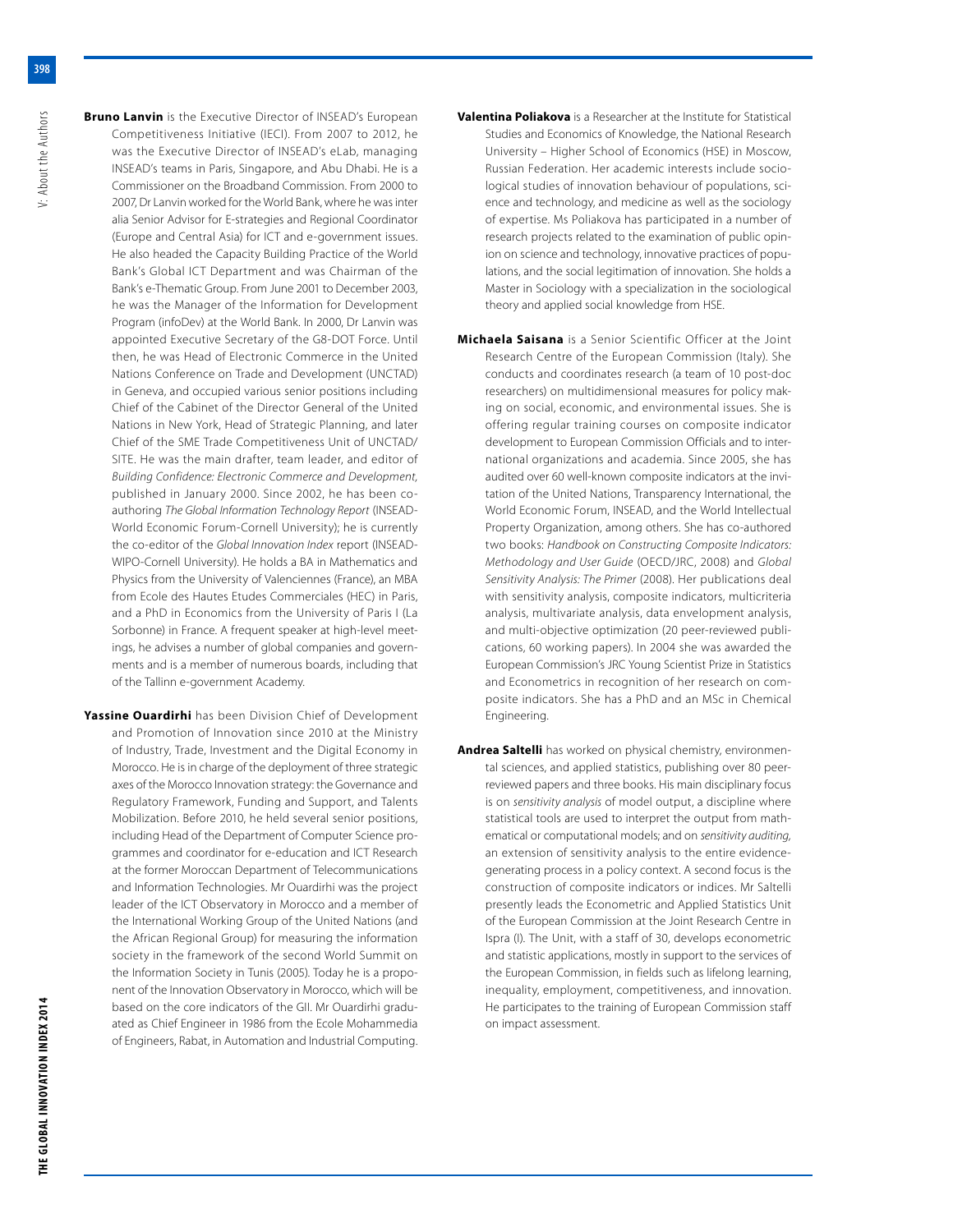- **Martin Schaaper** has been Head of the Science, Technology and Innovation Statistics unit at the UNESCO Institute for Statistics since 2009. His work consists of collecting and analysing internationally comparable STI indicators from all countries in world, as well as developing methodology and building capacity in developing countries for the collection of these indicators. Before joining UNESCO, he worked for eight years for the OECD, where he was responsible for the co-operation with non-OECD countries in the fields of STI and ICT statistics; and six years for various small companies, which were working on a contract basis for Eurostat on a variety of statistics.
- **Richard Scott** is a Policy Analyst at the Organisation for Economic Co-operation and Development (OECD). He currently works within the OECD Centre for Educational Research and Innovation (CERI). His current work examines the skills required for innovation and innovative economies, as well as educational research and development. Before joining CERI, he worked in the OECD Directorate for Science, Technology and Industry as part of the OECD Young Professionals Programme. There, his work predominantly related to science and innovation policy, with a particular focus on the economic impacts of public investment in R&D. Prior to joining the OECD, he worked as a government economist at the Department for Business, Innovation and Skills in the United Kingdom, where he contributed to a range of analysis and policy formulations on labour markets, skills, and industrial policy. He holds an undergraduate degree in Economics from Durham University in the United Kingdom and a Master in Economics from the University of Nottingham.
- **Sibusiso Sibisi** is the CEO of the Council for Scientific and Industrial Research (CSIR) in South Africa, having taken office on 1 January 2002. He previously held the position of Deputy Vice-Chancellor (Research and Innovation) at the University of Cape Town (UCT). Dr Sibisi joined the Department of Computational and Applied Mathematics, University of the Witwatersrand, in 1984 and was a Fulbright Fellow at the California Institute of Technology in 1988. He returned to Cambridge in 1989 to assume a research position at Department of Applied Mathematics and Theoretical Physics (DAMTP) and, in 1991, co-founded a research-based small enterprise at Cambridge. On his return to South Africa in 1997, Dr Sibisi joined Plessey as Executive Director (Research & Development) before joining UCT. He is a former chairman of South Africa's National Advisory Council on Innovation. Dr Sibisi was awarded the Order of Mapungubwe: Silver by President Thabo Mbeki in September 2007 (National Orders are bestowed on South Africans who contribute to the betterment of the country in their respective fields and represent the highest award that a country, through its President, bestows on its citizens). Dr Sibisi serves on the boards of Liberty Life and the Mapungubwe Institute. He is also a member of the advisory board of the UN's World Intellectual Property Organisation. Dr Sibisi was born in Mariannhill, KwaZulu-Natal, South Africa. He completed a BSc (Hons) in Physics at Imperial College, London, and obtained a PhD from the DAMTP, Cambridge University in 1983.
- **Osman Sultan** is an iconic leader in telecommunications. Stemming from his belief that being connected is today a basic human right, Mr Sultan has led many transformations that have had a profound impact on people. He has led du as its CEO since 2006, ensuring that the company continues to remain on a sustainable growth path and set new benchmarks, such as taking the lead in developing smart technologies and investing in broadband for the betterment of people.
- **Stéphan Vincent-Lancrin** is a Senior Analyst and Project Leader at the Organisation for Economic Co-operation and Development (OECD) Directorate for Education and Skills. He is currently responsible for the Innovation Strategy for Education and Training project within the OECD Centre for Educational Research and Innovation (CERI). His current interests cover the nature and level of education and skills that matter in innovation and knowledge societies, the innovation ecology in the education sector, and the measurement of innovation in education. His recent work covers the identification of skills for innovation-driven societies and how education systems can foster them (21st-century skills) through specific curricula, pedagogy, and assessments—at all educational levels. His most recent book, co-authored with Ellen Winner and Thalia Goldstein, is *Art for Art's Sake: The Impact of Arts Education* (OECD Publishing). He also works on STEM education and participates in OECD reviews related to innovation and research systems. Dr Vincent-Lancrin has been working extensively on many facets of higher education and innovation, including the internationalization and future of higher education, and e-learning. He has authored many articles and book chapters and edited several books. Before joining the OECD, he worked as lecturer and researcher in economics at the University of Paris-Nanterre and the London School of Economics. He is a Marie Curie Fellow and a 2007 Fulbright New Century Scholar. He holds a PhD in Economics, a Business School Diploma, and a Master in Philosophy.